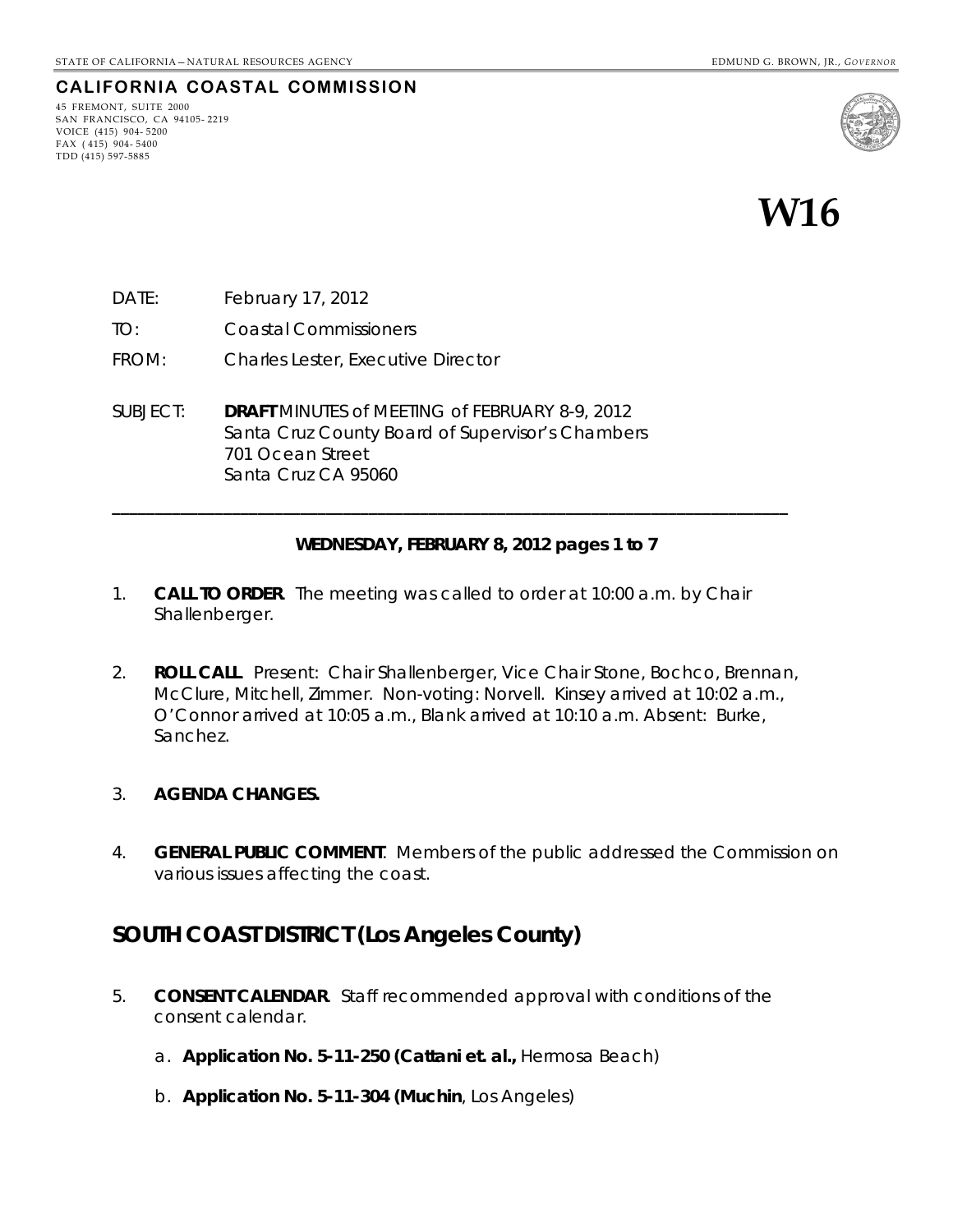**Motion & vote**: Kinsey moved to approve the consent calendar pursuant to the staff recommendation, seconded by Stone. Chair Shallenberger ruled that the vote was unanimous in favor of the motion. **Approved with conditions**.

## **SOUTH COAST DISTRICT (Orange County)**

- 6. **ADMINISTRATIVE CALENDAR**. Staff recommended that the Commission concur with the Executive Director's determination. There being no objection, Chair Shallenberger ruled that the Commission concurred.
	- a. **Application No. 5-11-253 (McCalla,** Newport Beach)
	- b. **Application No. 5-11-276 (Black,** Newport Beach)
- 7. **CONSENT CALENDAR**. Staff recommended approval with conditions of the consent calendar.
	- a. **Application No. 5-11-48 (Preston**, Laguna Beach)
	- b. **Application No. 5-11-212 (Morgan**, Laguna Beach)
	- c. **Application No. 5-11-213 (Matthews**, Newport Beach)

**Motion & vote**: Stone moved to approve pursuant to the staff recommendation and recommended a yes vote, seconded by Brennan. Chair Shallenberger ruled that the vote was unanimous in favor of the motion. **Approved with conditions**.

## **SAN DIEGO DISTRICT**

- 8. **CONSENT CALENDAR**. Staff recommended approval with conditions of the consent calendar.
	- a. **Application No. 6-11-68 (Uy**, San Diego)

**Motion & vote**: Stone moved to approve pursuant to the staff recommendation and recommended a yes vote, seconded by Zimmer. Chair Shallenberger ruled that the vote was unanimous in favor of the motion. **Approved with conditions.**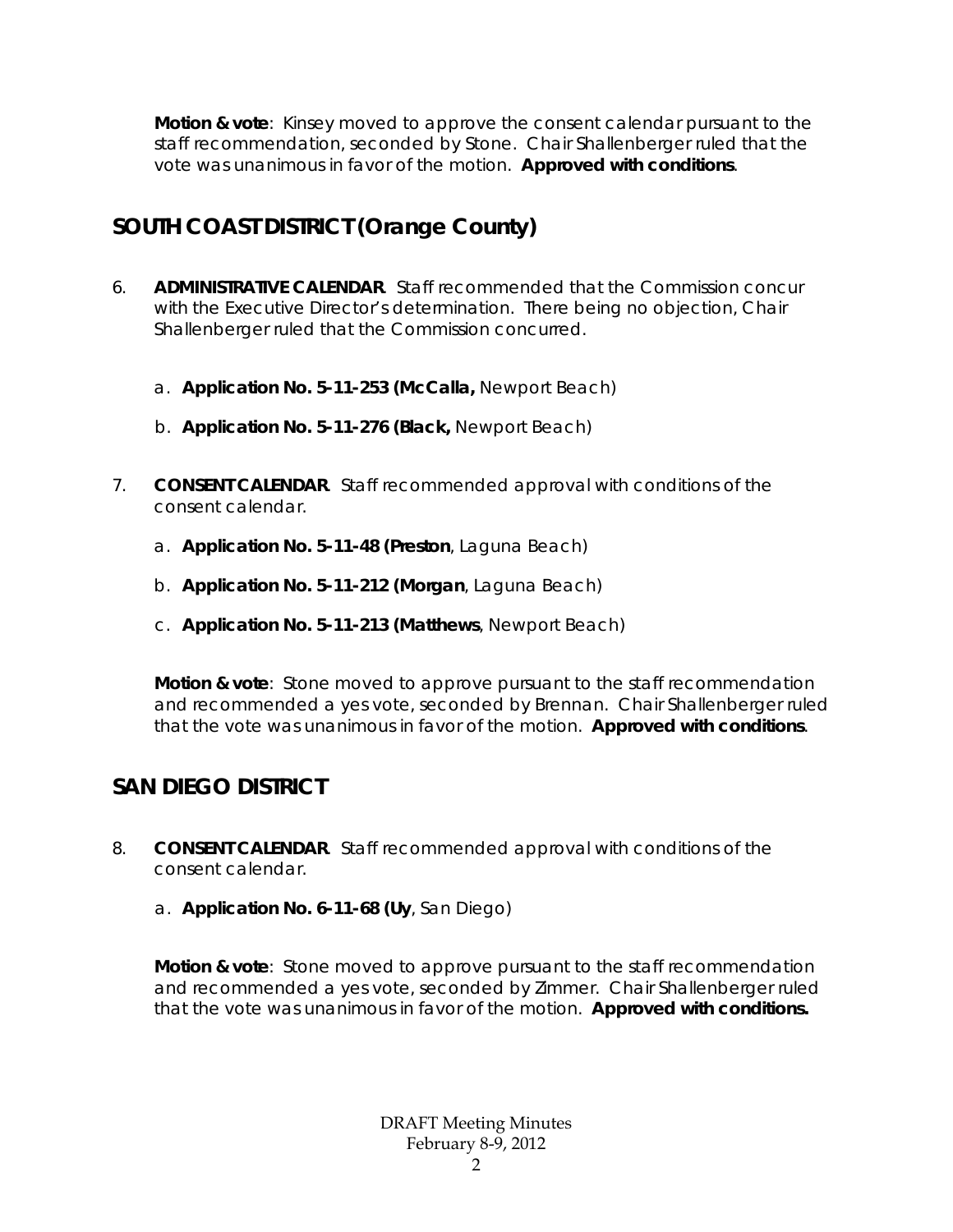# **SOUTH COAST DISTRICT (Orange County)**

- 9. **DEPUTY DIRECTOR'S REPORT FOR ORANGE COUNTY**. Deputy Director Sarb reported on permit waivers, emergency permits, immaterial amendments & extensions, LCP matters not requiring public hearings, and on comments from the public. There being no objection, Chair Shallenberger ruled that the Commission concurred.
- 10. **CONSENT CALENDAR (removed from Regular Calendar)**. None.
- 11. **LOCAL COASTAL PROGRAMS (LCPs)** 
	- a. **City of Laguna Beach LCP Amendment No. LGB-MAJ-3-11 (Public Noticing). Time Extension.** Staff recommended approval of the time extension.

**Motion & vote**: Stone moved to grant the time extension pursuant to the staff recommendation and recommended a yes vote, seconded by Mitchell. Chair Shallenberger ruled that the vote was unanimous in favor of the motion. **Approved**.

### 12. **COASTAL PERMIT APPLICATIONS**.

- a. **Application No. A-5-DPT-05-306 (Safari**, Dana Point) [**POSTPONED**]
- b. **Application No. 5-11-168 (Fischer**, Newport Beach) [**POSTPONED**]

## **SAN DIEGO COAST DISTRICT**

- 13. **DEPUTY DIRECTOR'S REPORT**. Deputy Director Sarb reported on permit waivers, emergency permits, immaterial amendments & extensions, LCP matters not requiring public hearings, and on comments from the public. There being no objection, Chair Shallenberger ruled that the Commission concurred.
- 14. **CONSENT CALENDAR (removed from Regular Calendar)**. None.
- 15. **LOCAL COASTAL PROGRAMS (LCPs)** 
	- a. **Encinitas LCP Amendment No. 2-11 (Cardiff-by-the-Sea Specific Plan) Time Extension.** Staff recommended approval of the time extension.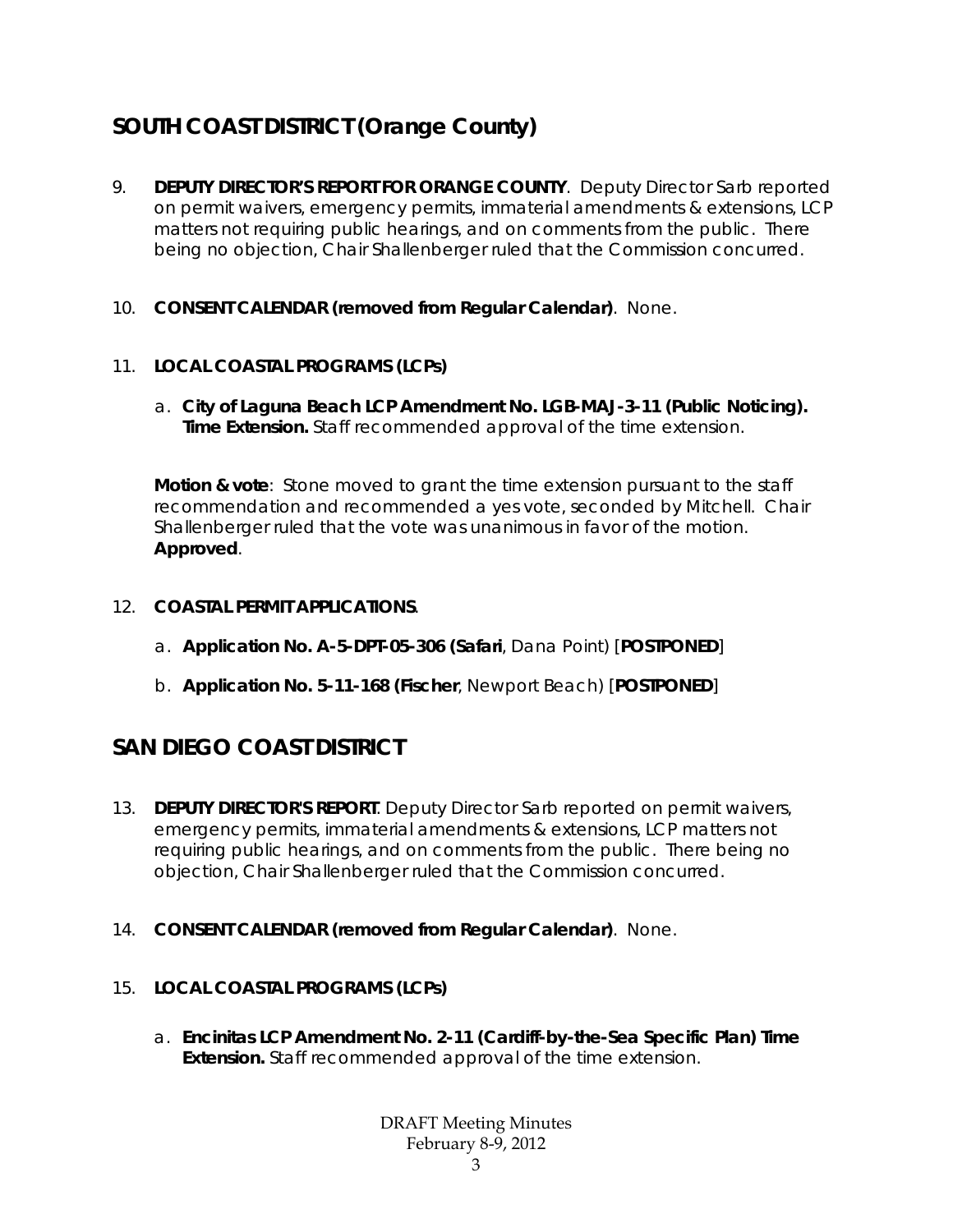**Motion & vote**: Stone moved to grant the time extension pursuant to the staff recommendation and recommended a yes vote, seconded by Brennan. Chair Shallenberger ruled that the vote was unanimous in favor of the motion. **Approved.** 

b. **Solana Beach LCP Land Use Plan Time Extension**. Staff recommended approval of the time extension.

**Motion & vote**: Zimmer moved to grant the time extension pursuant to the staff recommendation and recommended a yes vote, seconded by Stone. Chair Shallenberger ruled that the vote was unanimous in favor of the motion. **Approved.** 

#### 16. **NEW APPEALS**.

a. **Appeal No. A-6-OCN-11-80 (Altman,** Oceanside) Staff recommended that the Commission determine that no substantial issue exists on the grounds in which the appeal was filed.

**Motion & vote**: McClure moved to determine that no substantial issue exists on the grounds in which the appeal was filed and recommended a yes vote, seconded by Bochco. Chair Shallenberger ruled that the vote was unanimous in favor of the motion. **No Substantial Issue found**.

- b. **Appeal No. A-6-NOC-12-005 (Sorrento Valley Holdings**, San Diego Co.) [**POSTPONED**]
- 17. **PERMIT AMENDMENTS**.
	- a. **Permit No. 6-05-40-A2 (Solana Beach Parking Lot Time Restrictions**) [**POSTPONED**]

## **SOUTH COAST DISTRICT (Los Angeles County)**

- 18. **DEPUTY DIRECTOR'S REPORT FOR LOS ANGELES COUNTY**. Deputy Director Ainsworth reported on permit waivers, emergency permits, immaterial amendments & extensions, LCP matters not requiring public hearings, and on comments from the public. There being no objection, Chair Shallenberger ruled that the Commission concurred.
	- a. **Los Angeles County MDR-MAJ-1-11 (Marina del Rey). Certification Review.**  Staff recommended concurrence with the Executive Director's decision. There being no objection, Chair Shallenberger ruled that the Commission concurred.

DRAFT Meeting Minutes February 8-9, 2012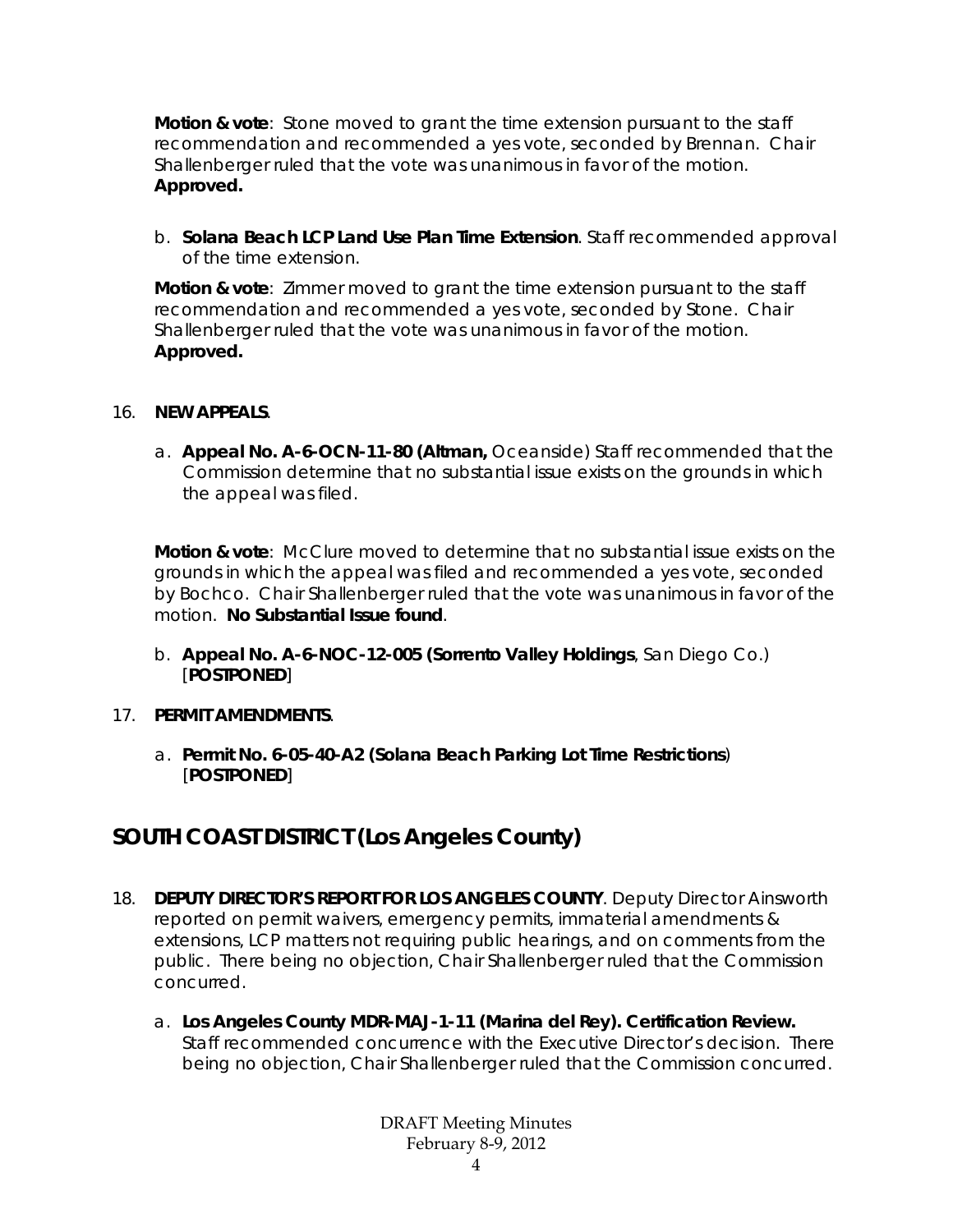19. **CONSENT CALENDAR (removed from Regular Calendar)**. Staff moved two items [**21b, 22a**] to the expanded consent calendar and recommended approval with conditions.

**Motion & vote**: Stone moved to approve pursuant to the staff recommendation and recommended a yes vote, seconded by Kinsey. Chair Shallenberger ruled that the vote was unanimous in favor of the motion. **Approved with conditions**.

### 20. **LOCAL COASTAL PROGRAMS (LCPs)**

a. **City of Long Beach LCP Amendment No. LOB-MIN-1-11 (Minor**). Staff recommended concurrence with the Executive Director's determination. There being no objection, Chair Shallenberger ruled that the Commission concurred.

### 21. **COASTAL PERMIT APPLICATIONS**.

a. **Application No. 5-11-125 (McCarthy and Singer,** Pacific Palisades) Staff recommended approval with conditions.

**Motion**: Blank moved to approve pursuant to the staff recommendation and recommended a yes vote, seconded by Mitchell.

**Amending motion & vote**: Blank moved to delete Condition 1 as requested by the applicant and recommended a yes vote, seconded by Mitchell. Chair Shallenberger ruled that the vote was unanimous in favor of the motion. **Approved**.

**Vote on main motion**: Chair Shallenberger ruled that the vote was unanimous in favor of the motion. **Approved with conditions as amended**.

b. **Application No. 5-11-271 (Hickerson**, Los Angeles) Moved by staff to the expanded consent calendar. **Approved with conditions**.

### 22. **PERMIT AMENDMENTS**.

a. **Permit No. 5-88-005-A (Lakota Properties, LLC**, Los Angeles) Moved by staff to the expanded consent calendar. **Approved with conditions.**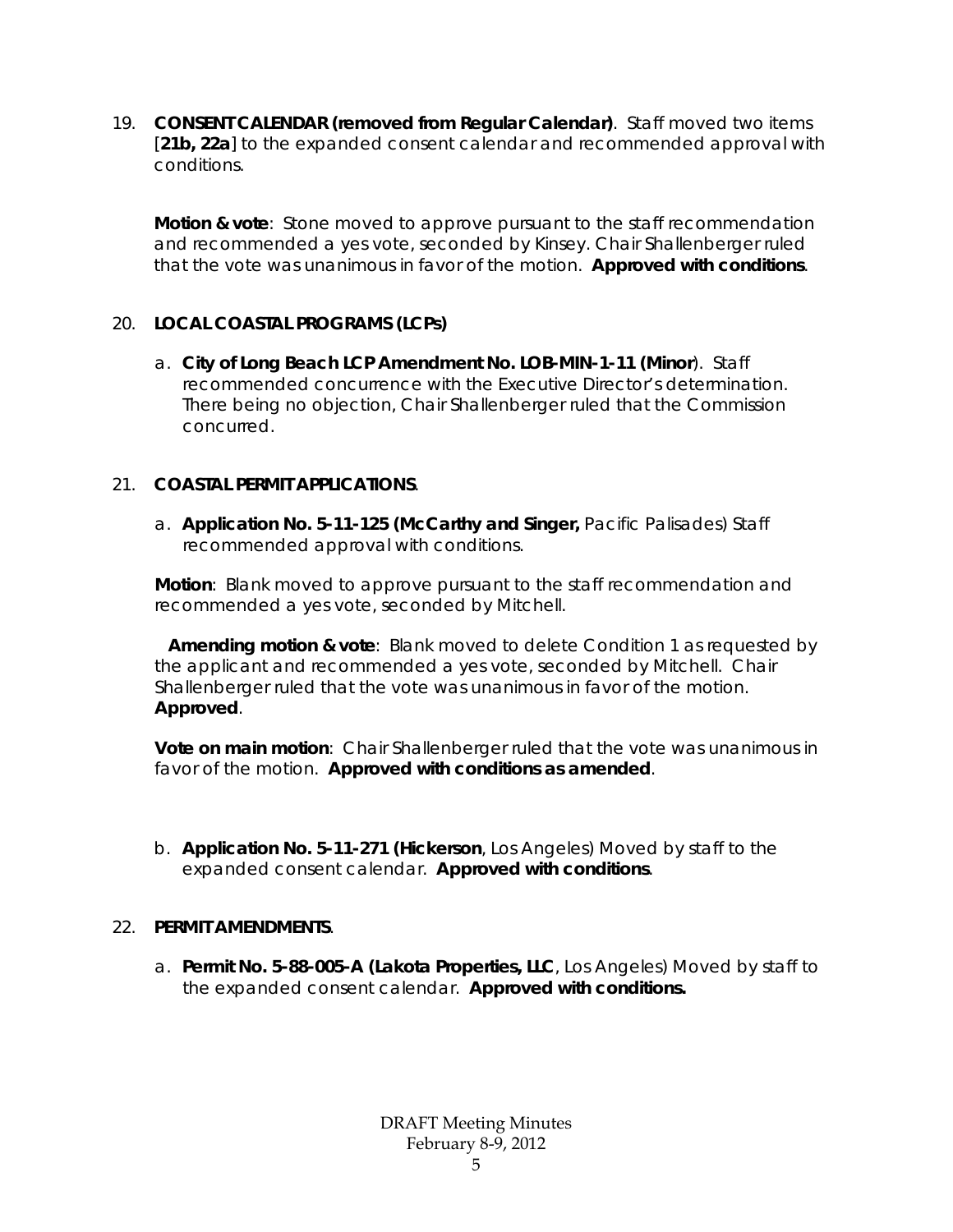## **SOUTH CENTRAL COAST DISTRICT**

- 23. **DEPUTY DIRECTOR'S REPORT**. Deputy Director Ainsworth reported on permit waivers, emergency permits, immaterial amendments & extensions, LCP matters not requiring public hearings, and on comments from the public. There being no objection, Chair Shallenberger ruled that the Commission concurred.
	- a. **City of Malibu Local Coastal Program Amendment No. 1-11-A (High School Lights) Certification Review.** Staff recommended concurrence with the Executive Director's decision. There being no objection, Chair Shallenberger ruled that the Commission concurred.
- 24. **CONSENT CALENDAR (removed from Regular Calendar)**. Staff moved one item [**25a**] to the expanded consent calendar and recommended approval with conditions.

**Motion & vote**: Kinsey moved to approve pursuant to the staff recommendation and recommended a yes vote, seconded by Brennan. Chair Shallenberger ruled that the vote was unanimous in favor of the motion. **Approved with conditions**.

### 25. **COASTAL PERMIT APPLICATIONS**.

a. **Application No. 4-10-116 (Sadat, LLC,** Los Angeles Co.) Moved by staff to the expanded consent calendar. **Approved with conditions.**

**LUNCH RECESS**. The Commission recessed for lunch at 12:00 p.m. and returned at 1:00 p.m.

### **Report of Closed Session.**

**CCC v. Feduniak**. The Commission received litigation information and advice. **Shea Homes, LP v. CCC.** The Commission received litigation information & advice, and gave direction.

**Sierra Club v. Cal. Dept. of Parks & Recreation et al.** The Commission received litigation information In a matter of threatened litigation, the Commission received advice and gave direction.

## **STATEWIDE**

26. **APPROVAL OF MINUTES**. Stone moved to approve the minutes of January 11-12, 2012 and recommended a yes vote, seconded by Mitchell. Chair Shallenberger ruled that the vote was unanimous in favor of the motion. **Approved as written**.

> DRAFT Meeting Minutes February 8-9, 2012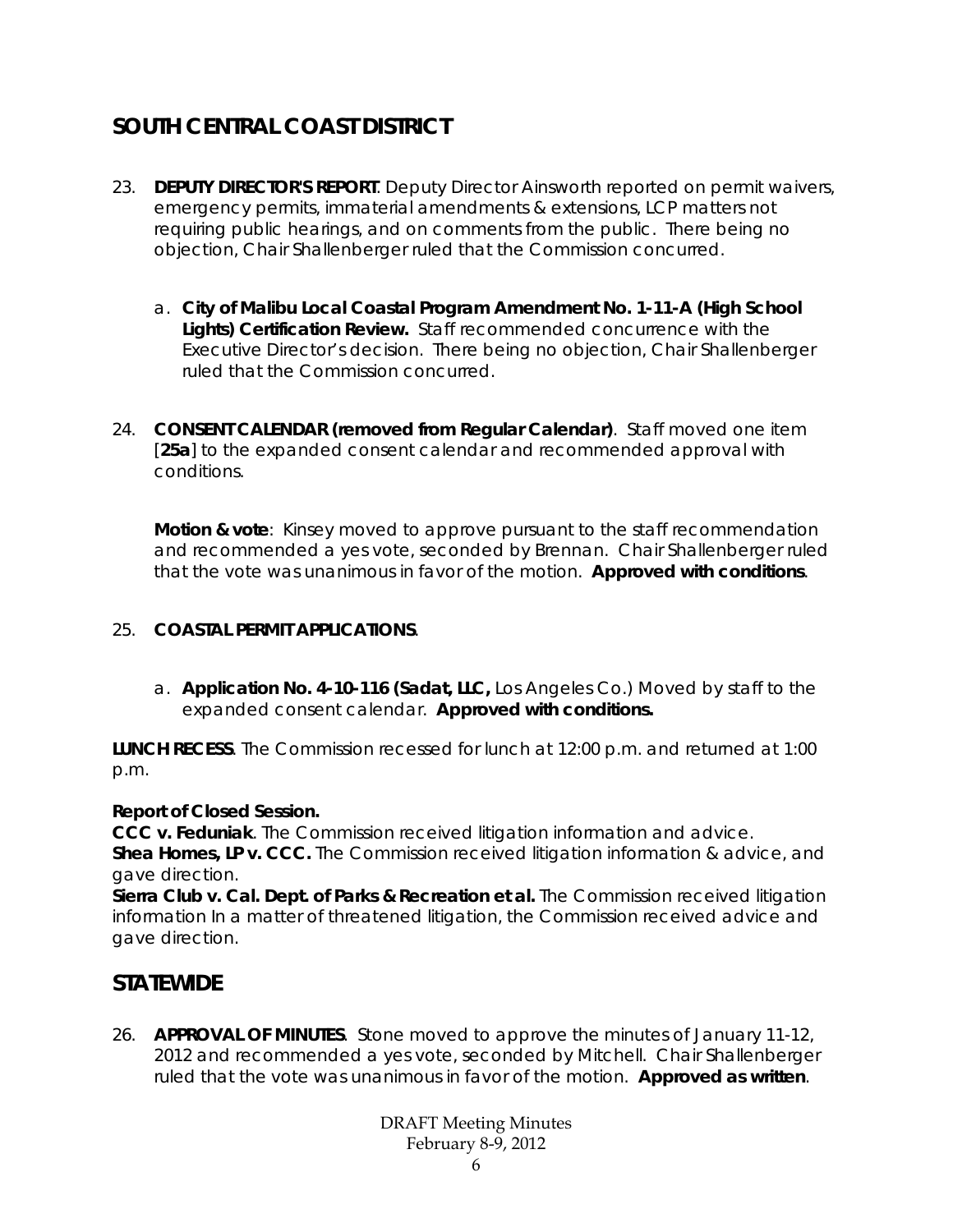- 27. **COMMISSIONERS' REPORTS**. None.
- 28. **CONSERVANCY REPORT**. Informational only.
- 29. **SANTA MONICA MOUNTAINS CONSERVANCY REPORT**. None.
- 30. **DEPUTY ATTORNEY GENERAL'S REPORT**. None.
- 31. **EXECUTIVE DIRECTOR'S REPORT** including reports and possible Commission action on legislation and water quality.
	- a. **Public Education Grants.** Public hearing and action on proposed use of \$26,000 reserve from sales of the WHALE TAIL License Plate.

**Motion & vote**: Brennan moved to approve pursuant to the staff recommendation and recommended a yes vote, seconded by Stone. Chair Shallenberger ruled that the vote was unanimous in favor of the motion. **Approved.**

b. **Public Education Grants.** Public hearing and action on proposed competitive grant awards from sales of the WHALE TAIL License Plate.

**Motion & vote**: Brennan moved to approve pursuant to the staff recommendation and recommended a yes vote, seconded by Stone. Chair Shallenberger ruled that the vote was unanimous in favor of the motion. **Approved.** 

The Commission recessed for the day at 2:20 p.m.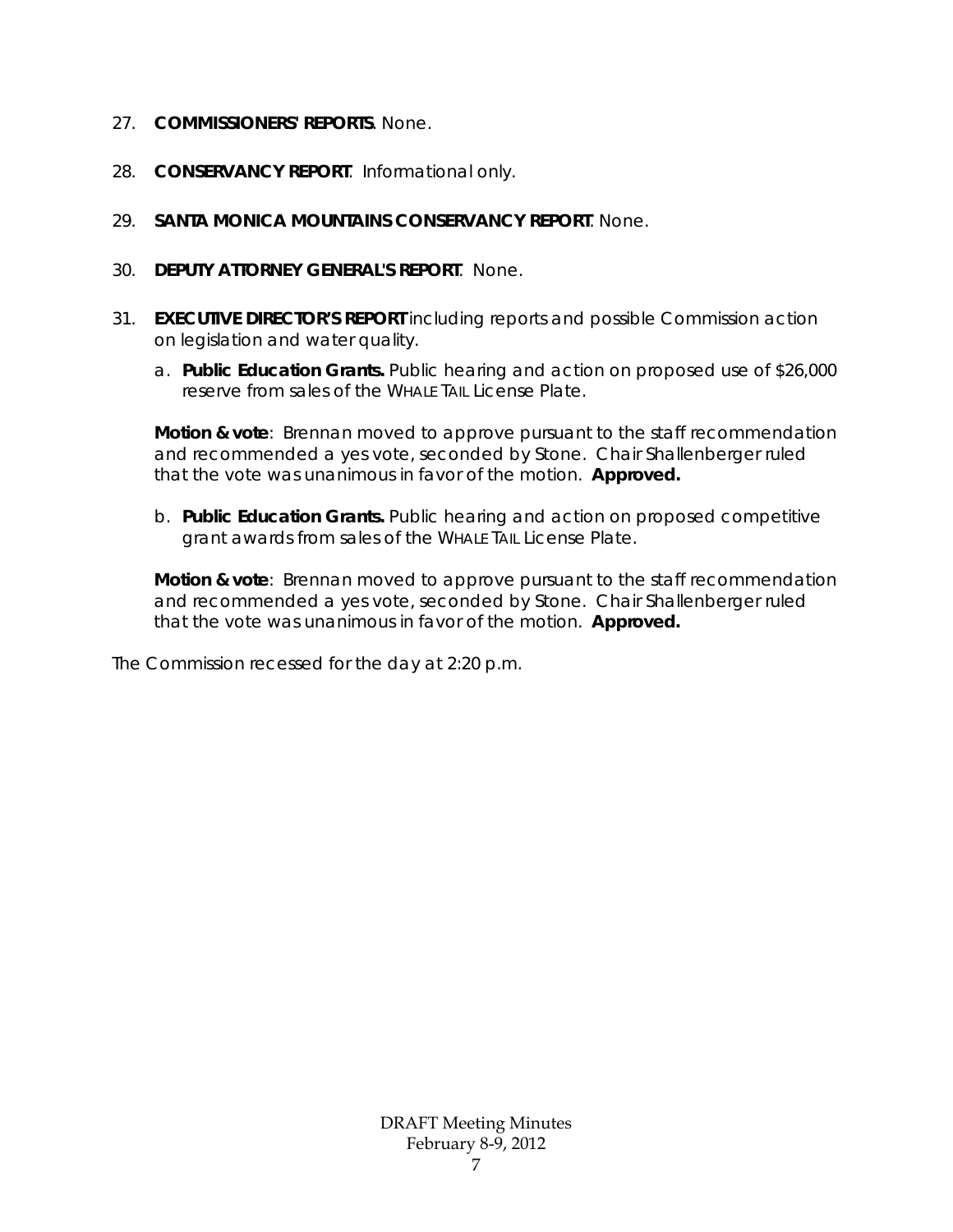### **THURSDAY, FEBRUARY 9, 2012 pages 8 to 11**

- 1. **CALL TO ORDER**. The meeting of the California Coastal Commission was called to order at 9:00 a.m. by Chair Shallenberger.
- 2. **ROLL CALL**. Present: Chair Shallenberger, Blank, Bochco, Brennan, Kinsey, McClure, Mitchell, Zimmer. Non-voting: Norvell. O'Connor arrived at 9:15; Stone arrived at 2:30 p.m. Absent: Burke, Sanchez.
- 3. **AGENDA CHANGES.** Staff reported changes to the day's agenda.
- 4. **GENERAL PUBLIC COMMENT**. Members of the public addressed the Commission on various issues affecting the coast.

## **ENFORCEMENT**

5. **ENFORCEMENT REPORT**. Chief of Enforcement Haage reported on Statewide Enforcement Program.

## **NORTH CENTRAL COAST DISTRICT**

- 6. **DEPUTY DIRECTOR'S REPORT**. Deputy Director Carl reported on permit waivers, emergency permits, immaterial amendments & extensions, LCP matters not requiring public hearings, and on comments from the public. There being no objection, Chair Shallenberger ruled that the Commission concurred.
- 7. **CONSENT CALENDAR (removed from Regular Calendar)**. None.

### 7.5. **NOTICE OF IMPENDING DEVELOPMENT**.

a. **Montara Water and Sanitary District Public Works Plan Notice of Impending Development No. SMC-NOID-2-10 (Alta Vista Well).** Staff recommended approval.

**Motion & vote**: Brennan moved to determine that the Notice of Impending Development is consistent and recommended a yes vote, seconded by Mitchell. Chair Shallenberger ruled that the vote was unanimous in favor of the motion. **Approved**.

> DRAFT Meeting Minutes February 8-9, 2012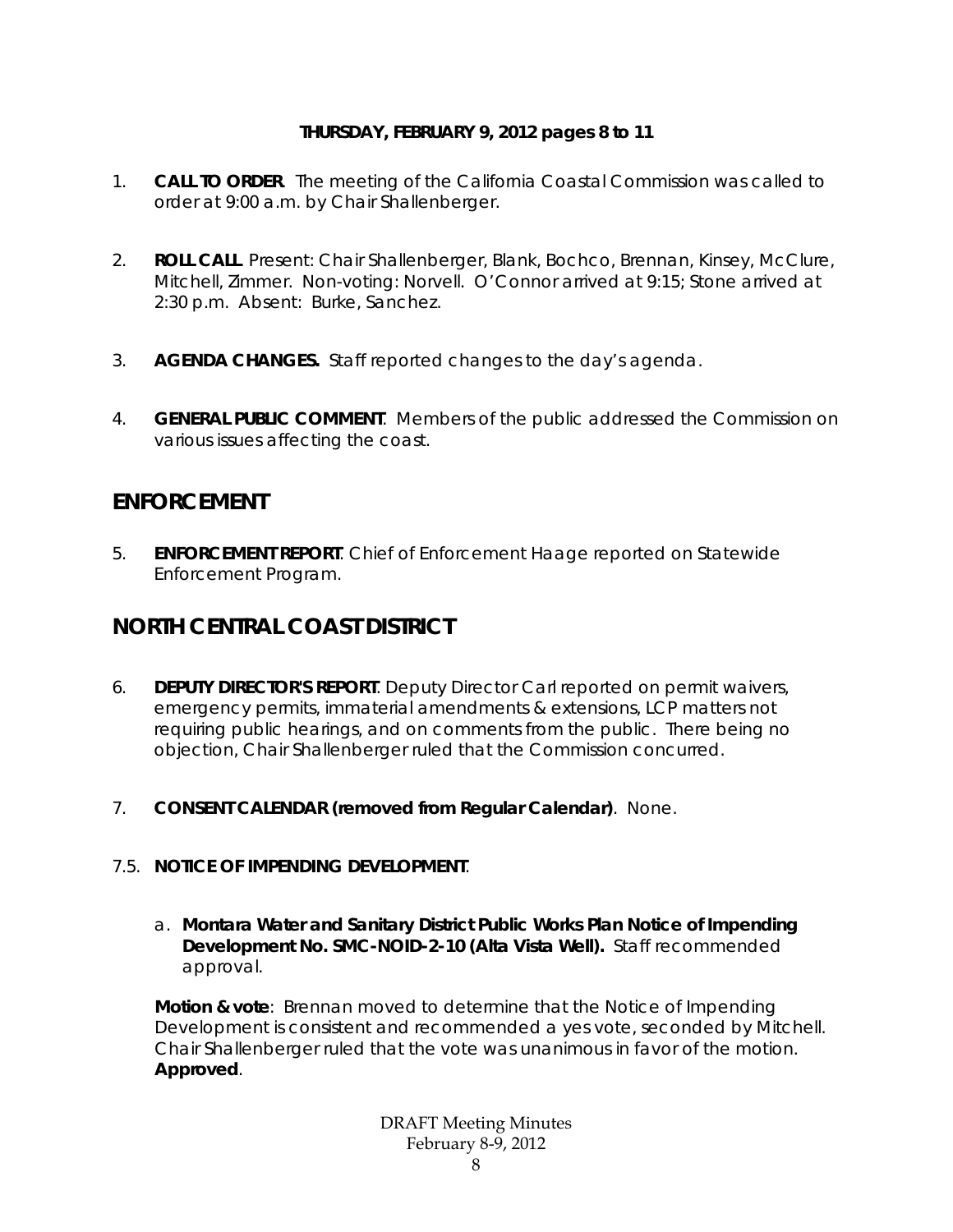## **CENTRAL COAST DISTRICT**

- 8. **DEPUTY DIRECTOR'S REPORT**. Deputy Director Carl reported on permit waivers, emergency permits, immaterial amendments & extensions, LCP matters not requiring public hearings, and on comments from the public. There being no objection, Chair Shallenberger ruled that the Commission concurred.
- 9. **CONSENT CALENDAR (removed from Regular Calendar)**. None.

#### 10. **CATEGORIAL EXCLUSION**.

- a. **Santa Cruz County Categorical Exclusion Amendment Request No. E-82-4-A6 (Hoop House Exclusion). [POSTPONED]**
- 11. **LOCAL COASTAL PROGRAMS (LCPs)** 
	- a. **Santa Cruz County LCP Amendment No. SCO-2-10 Part 1 (Hoop Houses). [POSTPONED]**
- 12. **NEW APPEALS**.
	- a. **Appeal No. A-3-STC-11-076 (Santa Cruz Seaside Co.,** Santa Cruz Co.) Staff recommended the Commission determine that no substantial issue exists on the grounds in which the appeal was filed.

**Motion & vote**: Brennan moved to determine that no substantial issue exists on the grounds in which the appeal was filed and recommended a yes vote, seconded by Mitchell. The roll call vote was 7 in favor (O'Connor, Brennan, Kinsey, McClure, Mitchell, Zimmer, Shallenberger) and 2 opposed (Blank, Bochco). **No Substantial Issue found.**

#### 13. **COASTAL PERMIT APPLICATIONS**.

a. **Application No. 3-11-031 (Degarimore,** Morro Bay) [**POSTPONED**]

### **STATEWIDE**

13.3. **Coastal Program 40th Anniversary Report.** Informational only. **No action taken.**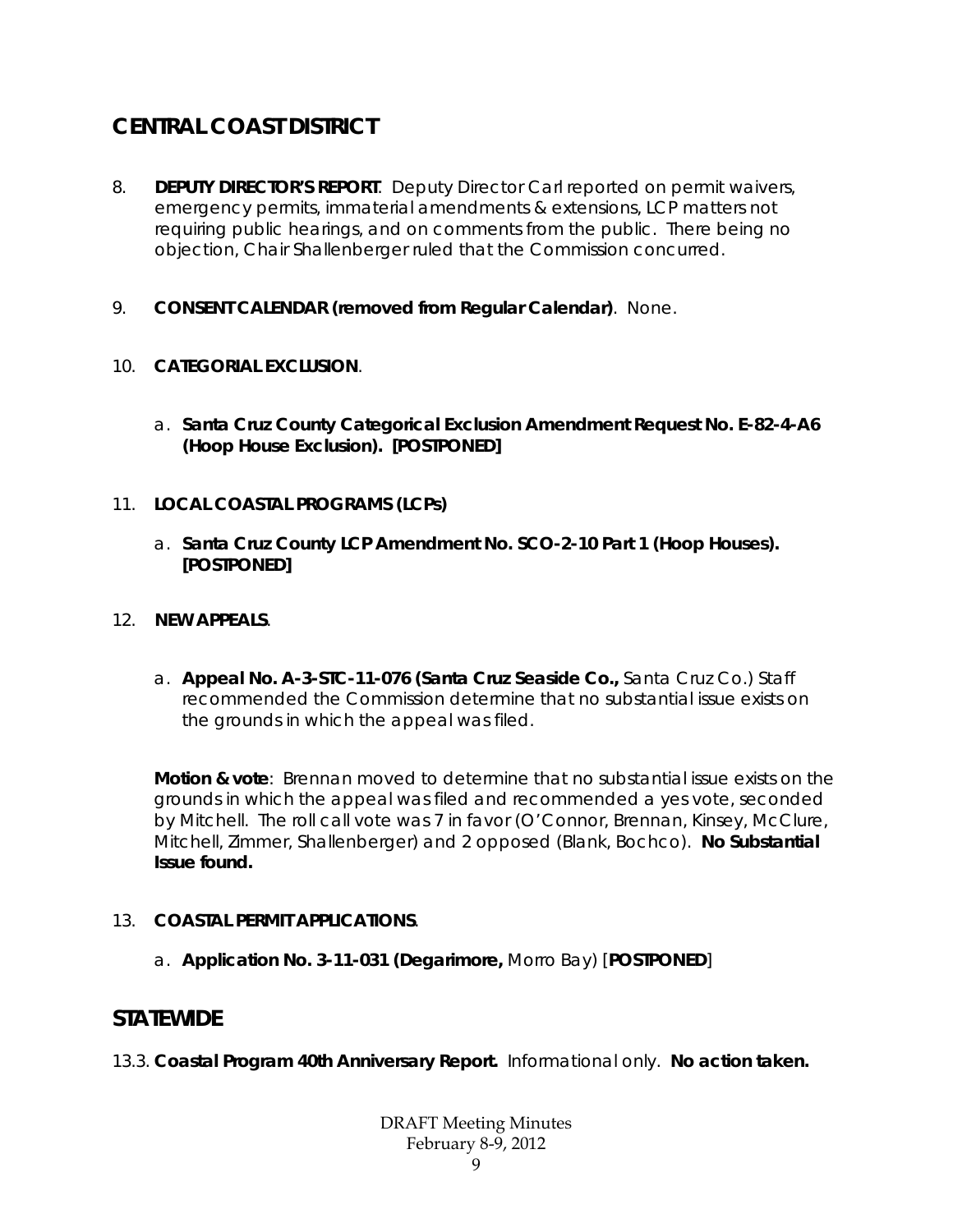13.5. **Commission Field Trip**. The Commission took a field trip to visit various points along the Pacific Coast Highway and the Santa Cruz coastline. The Commission returned and resumed the meeting at 3:00 p.m.

[Stone arrived]

14. **FEDERAL CONSISTENCY BRIEFING**. Informational only. **No action taken**.

## **ENERGY, OCEAN RESOURCES and FEDERAL CONSISTENCY**

15. **ENERGY, OCEAN RESOURCES and FEDERAL CONSISTENCY**. Deputy Director Dettmer reported on permit waivers, emergency permits, immaterial amendments & extensions, negative determinations, matters not requiring public hearings, and status report on offshore oil & gas exploration & development. There being no objection, Chair Shallenberger ruled that the Commission concurred.

### 16. **FEDERAL CONSISTENCY.**

a. **CD-055-11 (Army Corps,** Humboldt Co**.**) [**POSTPONED**]

# **NORTH COAST DISTRICT**

- 17. **DEPUTY DIRECTOR'S REPORT**. Deputy Director Dettmer reported on permit waivers, emergency permits, immaterial amendments & extensions, LCP matters not requiring public hearings, and on comments from the public. There being no objection, Chair Shallenberger ruled that the Commission concurred.
- 18. **CONSENT CALENDAR (removed from Regular Calendar)**. None.

### 19. **NEW APPEALS**.

- a. **Appeal No. A-1-MEN-09-051 (Yasskin, Dakers, Drake & Graham,** Mendocino Co.) Staff recommended that the Commission determine that the appeal raised a substantial issue on the grounds on which the appeal was filed. There being no objection, Chair Shallenberger ruled that the Commission **found substantial issue** and continued the hearing to a future meeting.
- b. **Appeal No. A-1-ARC-12-003 (Humboldt State University Foundation,** Arcata) [**POSTPONED**]